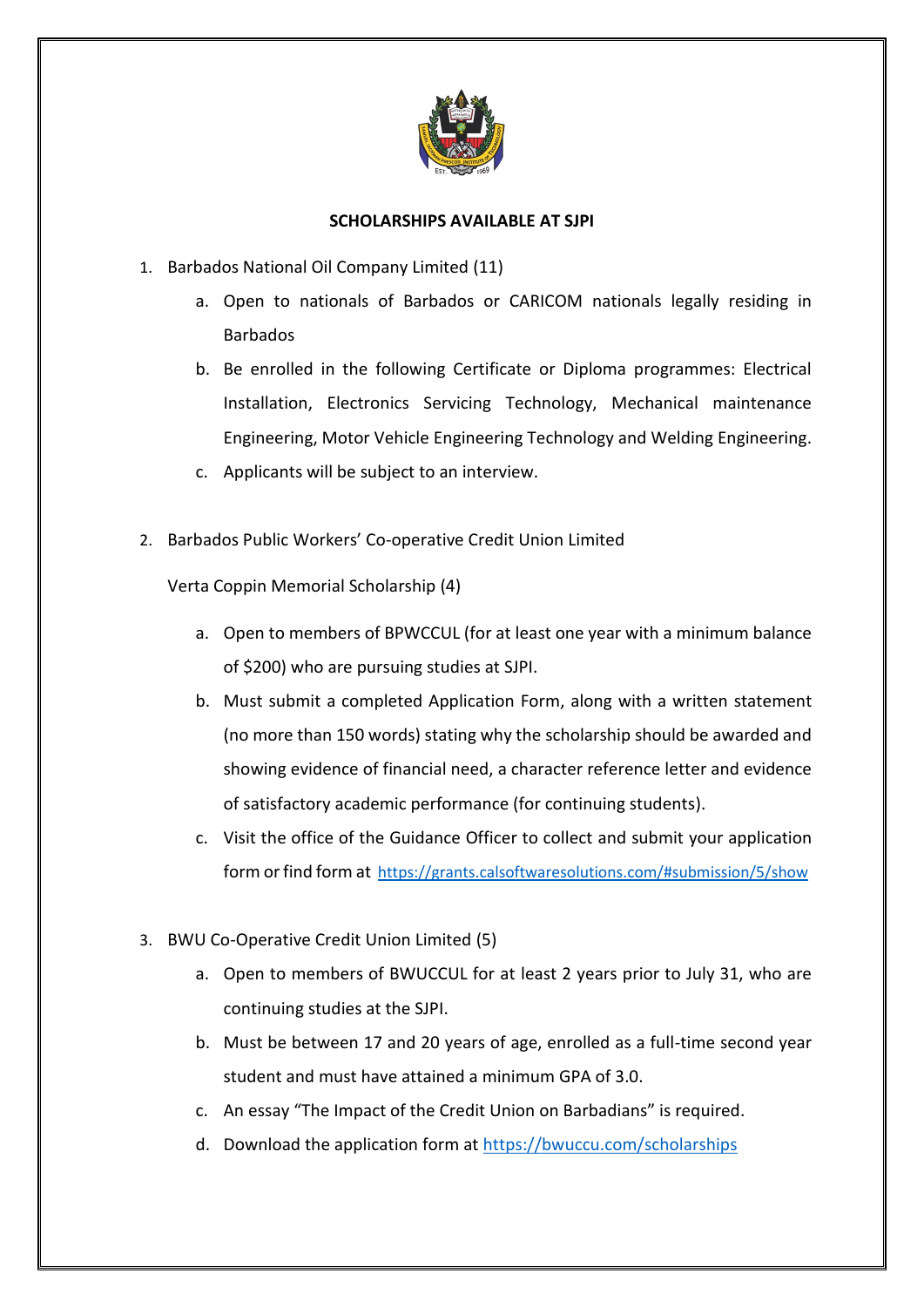4. The Caribbean Catalyst Inc.

## Kregg Nurse Memorial Scholarship

- a. Awarded to an individual with a disability who has successfully completed at least one year of post-secondary school education, in any field, and who is continuing his/her formal education at a recognised tertiary educational institution.
- b. For more information on the Kregg Nurse Memorial Scholarship and to download the application form, please visit [www.caribbeancatalyst.com.](http://www.caribbeancatalyst.com/)
- 5. The City of Bridgetown (COB) Co-operative Credit Union Limited

The COB Cares Maxine McClean Scholarship

- a. Open to members of the C.A.R.E.S Programme for a minimum of one (1) year or 12 calendar months prior to making the application, with a minimum account balance of four hundred and twenty-five dollars (\$425.00) by the deadline date for applications.
- b. Must be under 26 years of age.
- c. Students who are pursuing or have completed studies towards a full time Certificate, Diploma, or Advanced Diploma Programme will be considered eligible for award.
- d. A copy of the student's examination results the academic transcript, certificate or letter of graduation issued by the Samuel Jackman Prescod Institute of Technology must accompany the application form.
- e. Forms may be accessed from the COB Credit Union office or at <https://cobcreditunion.com/cob-cares/#1559692570947-245b9504-1347>
- 6. The Derrick Garrett Memorial Scholarship
	- a. Open to students intending to pursue first year studies at the SJPI.
	- b. Applicants are asked to submit a written or oral statement of no more than 150 words on the topic, "The Biggest Challenge Faced by Youth Today".
	- c. Applicants will be subjected to an interview.
	- d. Here's the link to the application: <https://forms.gle/7n93phB5GcbyKNqAA>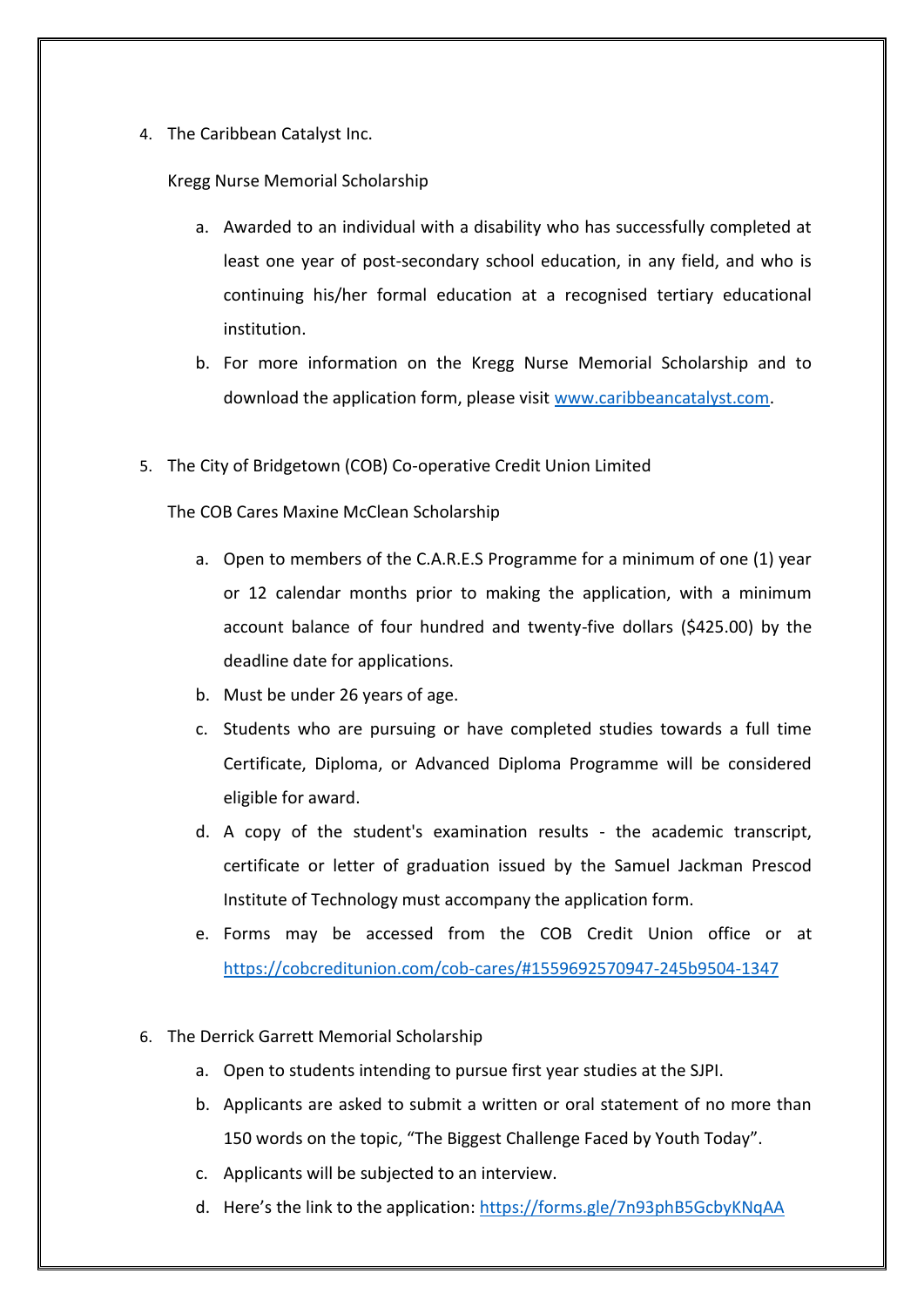- 7. HIPAC Limited Scholarship in Agriculture (2)
	- a. Awarded on the basis of academic merit to Barbadian students pursuing the full-time Certificate or Diploma in Agriculture.
	- b. Interested students can submit their names to the Head of Division or the Guidance Officer.
	- c. Click on this link to apply:<https://forms.gle/c1584oUTJr8oZiC77>
	- d. An interview is used to assist in the selection process.
- 8. Ministry of Environment and National Beautification

National Ozone Depleting Substances Phase-out Support Scholarship (2)

- a. Awarded to Barbadian second-year students in the Diploma in Refrigeration and Air-Conditioning who have attained a 3.0 GPA in their first year.
- b. Must have excellent attendance (over 80% overall), exemplary conduct, character and deportment.
- c. Application forms can be collected from the Guidance Office or completed online at [https://forms.office.com/Pages/ResponsePage.aspx?id=CnW](https://forms.office.com/Pages/ResponsePage.aspx?id=CnW-sMTU40i6b9KDmUxt52V63KQSlYlCoWC-fXUsP9ZUQk9XRzMwQUxKNDI3VFhKUUxWUzhLSExJVi4u)[sMTU40i6b9KDmUxt52V63KQSlYlCoWC-](https://forms.office.com/Pages/ResponsePage.aspx?id=CnW-sMTU40i6b9KDmUxt52V63KQSlYlCoWC-fXUsP9ZUQk9XRzMwQUxKNDI3VFhKUUxWUzhLSExJVi4u)

[fXUsP9ZUQk9XRzMwQUxKNDI3VFhKUUxWUzhLSExJVi4u](https://forms.office.com/Pages/ResponsePage.aspx?id=CnW-sMTU40i6b9KDmUxt52V63KQSlYlCoWC-fXUsP9ZUQk9XRzMwQUxKNDI3VFhKUUxWUzhLSExJVi4u)

- d. Applicants will be subject to an interview.
- 9. The Patrick Rowe Memorial Scholarship
	- a. Open to students intending to pursue first year full-time studies at the SJPI.
	- b. Students entering the second year of full-time studies with a GPA of 3.0 or above.
	- c. Evidence of financial need must be demonstrated.
	- d. Written statement of no more than 150 words entitled, "What technicalvocational education means to me".
	- e. Application Form can be accessed at <https://forms.gle/qaPgJhj8qHodKefJ9>
	- f. Applicants will be subjected to an interview by the SJPI Scholarship Interview Panel.